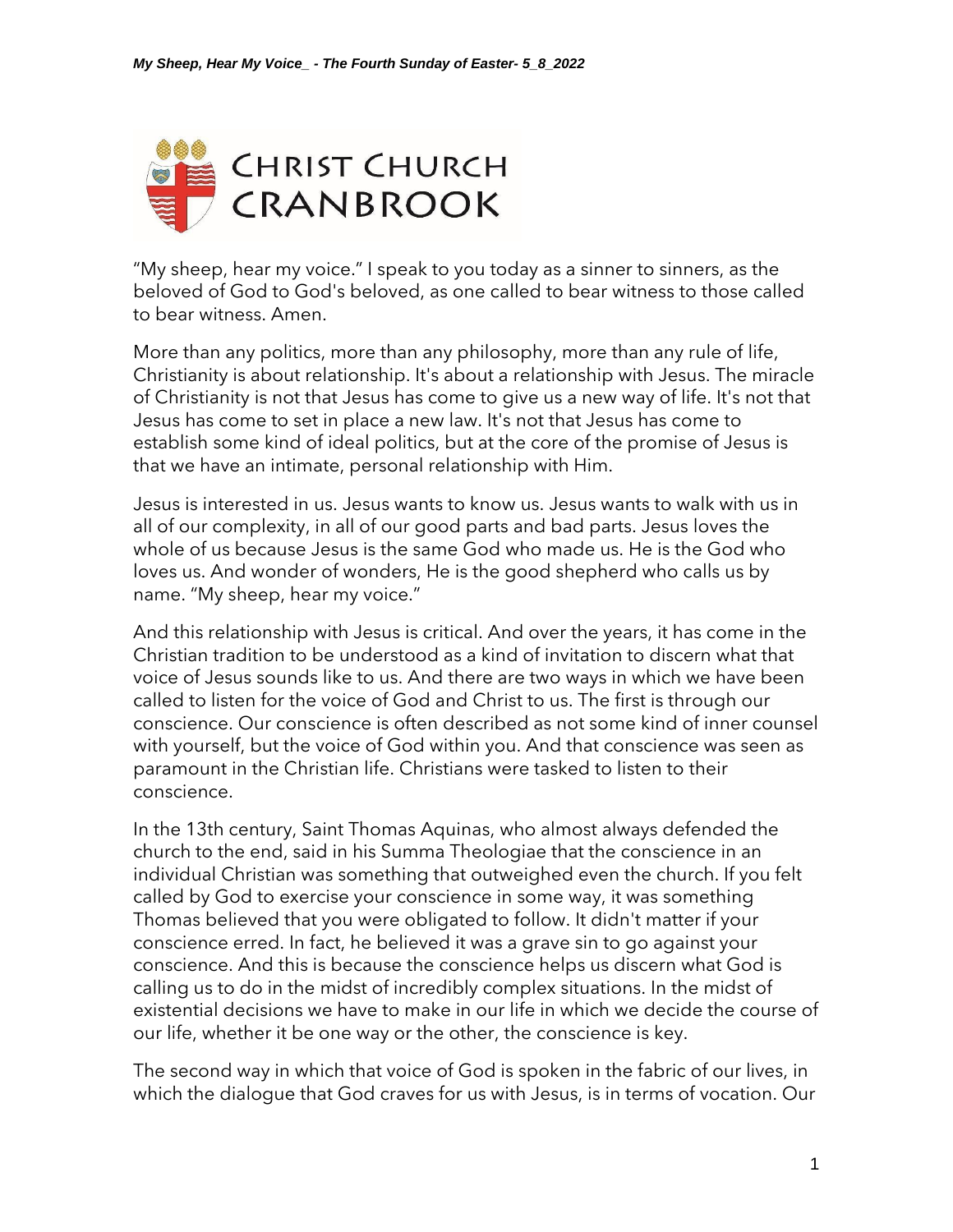vocation is not merely our occupation. It's not merely the way we make our money. It's not merely the relationships we find ourselves in. Our vocation is that one thing that God is calling you to be. The purpose you have in this life is your vocation.

And there are different ways to define vocation in the Christian tradition. One of my favorite ways, which is a little bit like doing some kind of calculus, is that your vocation is your greatest passion meeting the world's greatest need. And of course, standing behind that view of vocation is the awareness that all of the gifts you have are meant to make the world a better place to echo God's love and justice in this world. Another definition of vocation is it's whatever makes more of you. Which of course means that there are certain things that make less of you that have to be let go, but there are things that make more of you and they transform you by living into that vocation.

And of course, one thing I want to say third about vocations is vocations are always expressed in community. We need to protect the vocations we feel called by God to express in our lives. We need to support people who have been called on a certain path. These two things, conscience and vocation, these are the ways in which the Christian tradition believes we have all been called to find and discern and to live into the relationship we have with Jesus.

And these two things, conscience and vocation are incredibly important for us to keep in mind on this day in which we celebrate mothers, because the decision to be a mother is one that resides in every woman's conscience. No authority can stand in that place where a mother is called. And when a woman decides to keep a pregnancy or end a pregnancy, we have to respect that that has been a decision made in her conscience, in the place that is holy, in the place where no church can go, in the place where no government can go.

And I am not saying, and please understand me, that that conscience will always go one way rather than the other. No, I'm saying it's in the midst of that complexity, in the midst of the context in which a woman finds herself as she takes the measure of her life and she seeks to hear the voice of God for her. That is where the decision is. And that is where that decision belongs.

And that decision to be a mother, to keep a child rather than end a pregnancy is one that I have been incredibly blessed to walk with someone as she made that decision. And I know in my bones having walked that way, how deep the discernment was, how important the conscience is in these moments. And that when given that authority, I have never met a woman who has been cavalier about that decision. And I have never met a woman who has not lived up to that obligation to prayerfully and carefully make the decision of her conscience.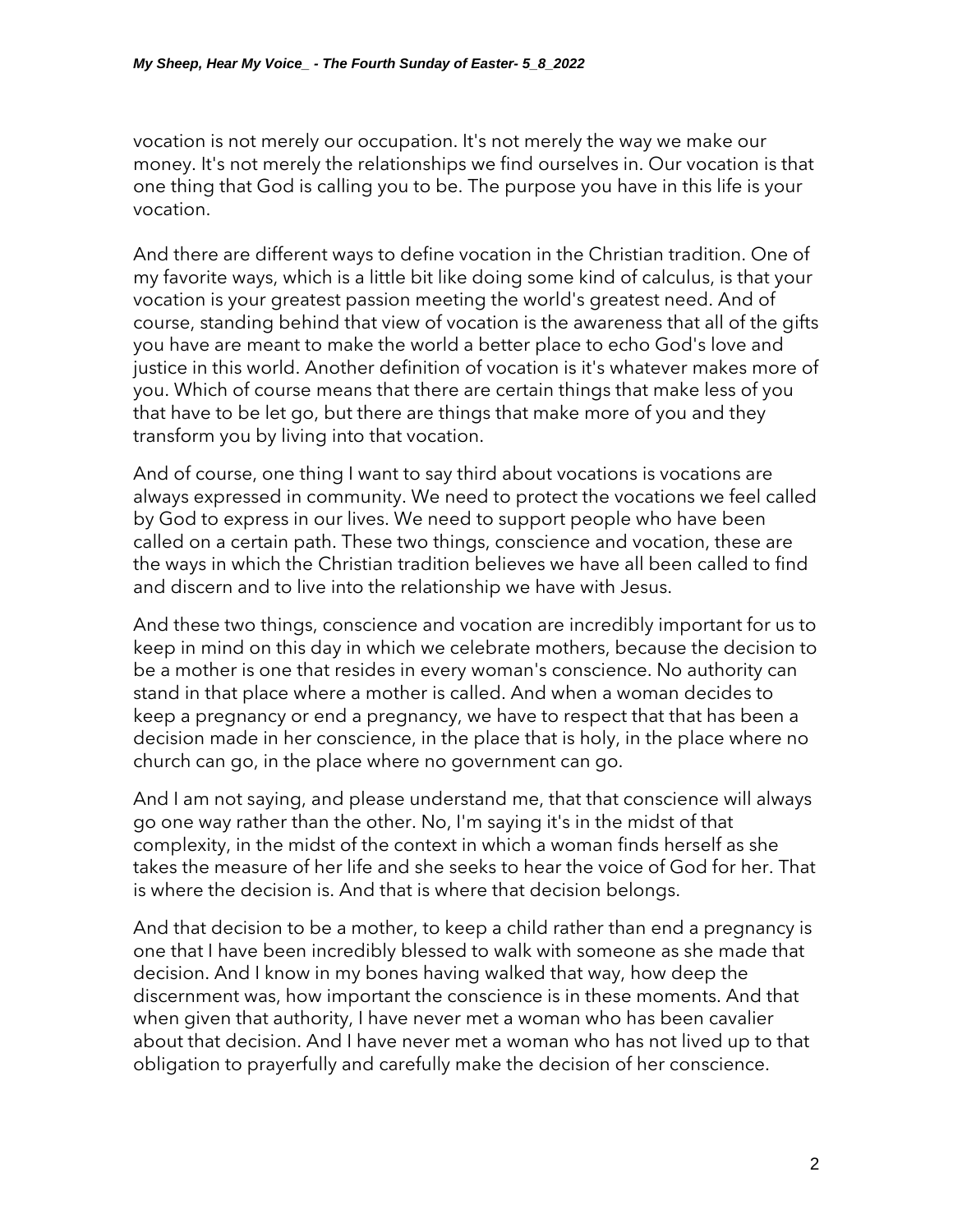And this is important for us to lift up today because I believe that conscience needs to be respected and I believe Christian are called to respect it. And I believe that that conscience is enough that no church, no government can stand in the place of that decision, which is where only God can be. And today also is a moment in which we have to lift up that vocation of motherhood, because as much as the decision to be a mother is a biological decision, it's also a spiritual decision.

And one of the things that is powerful about motherhood is that there is an unavoidable, spiritual dimension to being a mother, so much so that the spiritual expression of the vocation to be a mother is actually shared by more people than those who are biologically called to be a mother. And this is actually something that the Christian tradition is incredibly clear about, though it is not often spoken of.

Julian of Norwich, who was the great Christian mystic from the late 14th century wrote in a beautiful classic of spirituality that Jesus made a good mother. That the mother that she found was not just her earthly mother, but Jesus, because Jesus was the mother of life. And this is what she writes. "This fair lovely word Mother is so sweet and so kind in itself that it cannot truly be said of anyone or to anyone except of Him; and to Him who is the true mother of life and of all things. To the property of Motherhood belong nature, love, wisdom, and knowledge; and this is God."

So Julian sees in motherhood a kind of embodiment of the infinite love of God. And this is good news for us for two reasons. The first is that our own mothers and no mother can live up to all the expectations of motherhood because it is a vocation. It makes more of you. The mother you've become is the mother you have to grow into being, and there will always be more growth and there'll always be a need for mothering. And the second is this: that we are often called in community to support not only the vocation of motherhood, but we are called to be mothers to one another.

In our reading from the book of Acts, there is that beautiful line in the scriptures which I hold onto so dearly, which is that when Tabitha died, all the widows brought to Peter and showed him the tunics that she had made for them, the clothing that she had cared for them. These were widows, people who had lost their husband, and yet they needed their mother. And their mother was Tabitha. And so the miracle we run into in the book of Acts is of a mother being raised from the dead.

And this is important for us to keep in mind as well, because one of the things that make us special as a Christian community is we mother one another. We love one another. We nurture one another. We support one another. And all of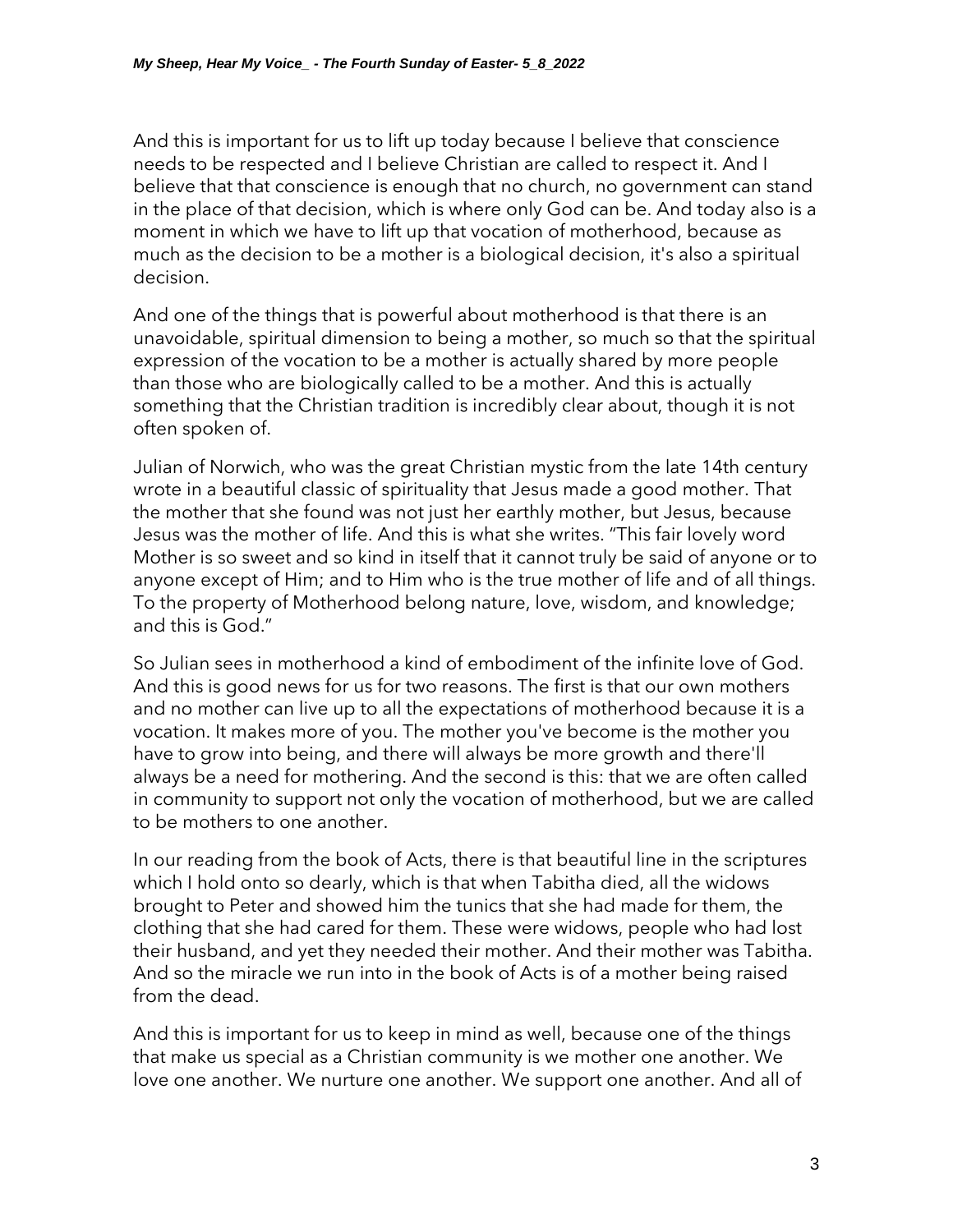our lives, it doesn't matter whether our own mothers are alive or with God, all of our lives, we never stop needing a mother.

I have two poems I wanted to share with you today that go with the grain of this thought of the vocation of motherhood that I want to lift up for you. Ironically, these poems have been written by two men, which is ironic, but maybe there is something in the eyes of an outsider that they see. And I find these powerful poems. The first is by Rudyard Kipling. And it's a beautiful little poem and I want to say a little bit to introduce it to you.

Kipling was born in India, in a city then known as Bombay. And when he was six years old and his sister was three years old in 1871, his family sent him to England to live with a foster family where he was to be educated. And the foster family adored and loved his little sister. They didn't like Rudyard very much and he suffered and he said nothing. And finally, maybe listening to her intuition, his mother came and removed him from the home. And Kipling later in his life said that the reason why he never said anything for the six years he lived with that abuse is that when you're a child, he wrote, everything comes as an eternity and you just patiently wait your way through it.

So Kipling had to travel on a voyage at six years old and he had to live without his mother for several years, and yet he never doubted his mother's love. And this comes out in his poem, Mother o' Mine. It's a shanty. It's something that you would almost hear on the deck of a ship.

If I were hanged on the highest hill, Mother o' mine, O mother o' mine! I know whose love would follow me still, Mother o' mine, O mother o' mine! If I were drowned in the deepest sea, Mother o' mine, O mother o' mine! I know whose tears would come down to me, Mother o' mine, O mother o' mine! If I were damned of body and soul, I know whose prayers would make me whole, Mother o' mine, O mother o' mine!

What's key in this shanty that's powerful for us to see is the refrain "Mother o' mine, O mother o' mine!" has a kind of ellipsis, a kind of missing point at that line where he says, "If I were damned of body and soul, I know whose prayers would make me whole." And that is a kind of gesture that Kipling makes to draw the contours of motherhood along the lines of the love of God. And in this sense, he goes with the grain of the Christian tradition.